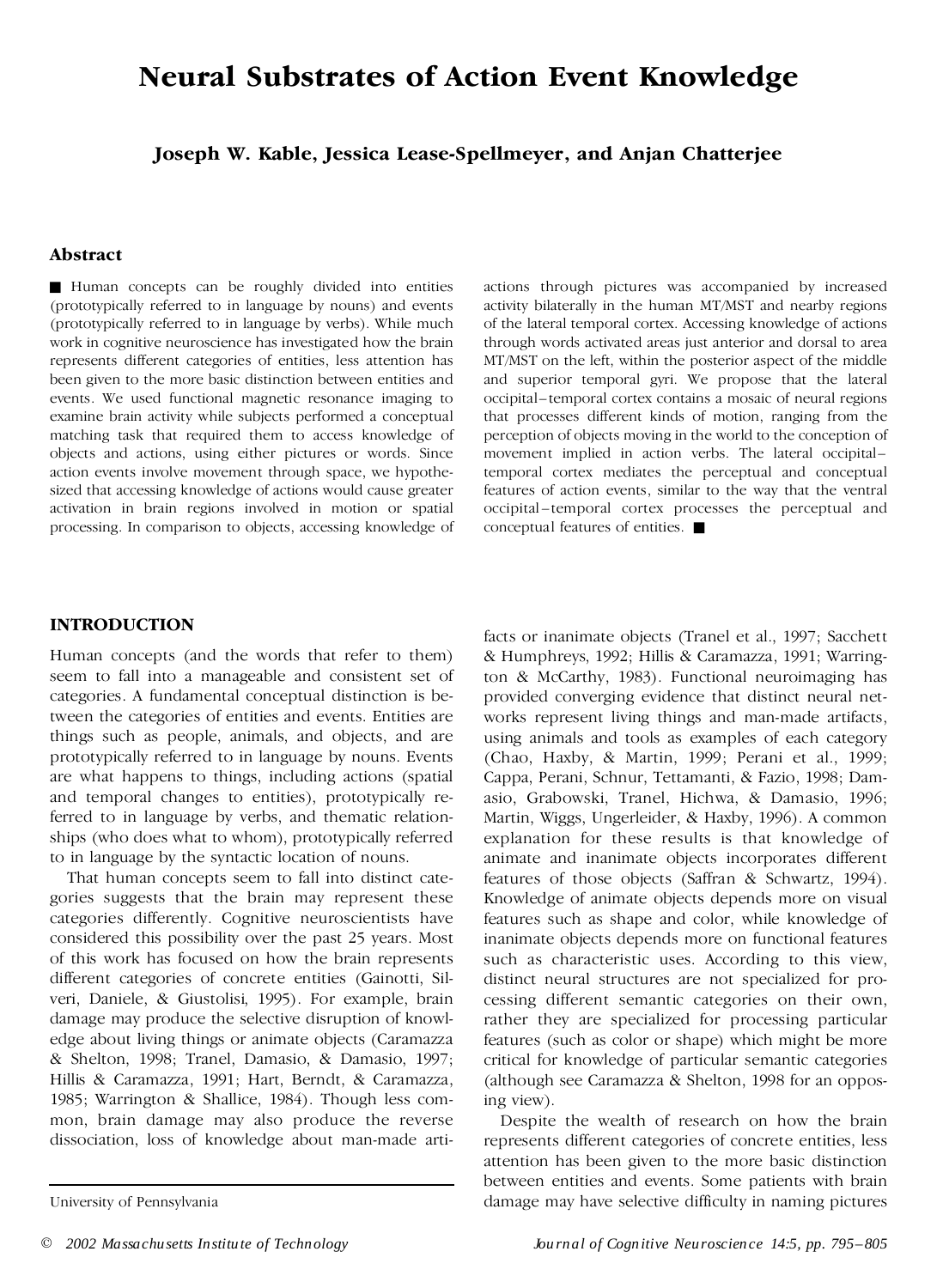of actions in comparison to pictures of objects, while others may have object-naming deficits with spared action naming (Berndt, Haendiges, Mitchum, & Sand son, 1997; Berndt, Mitchum, Haendiges, & Sandson, 1997; Silveri & Di Betta, 1997; Daniele, Giustolisi, Silveri, Colosimo, & Gainotti, 1994; Damasio & Tranel, 1993; McCarthy & Warrington, 1985). For at least some of these patients, the deficit may be at the conceptual level, rather than simply one of lexical retrieval (Silveri & Di Betta, 1997; Daniele et al., 1994; McCarthy & Warrington, 1985). Conceptual deficits for event knowledge have also been demonstrated within a subset of agram matic aphasic patients who demonstrate difficulties with understanding thematic relations in sentences (Chatterjee, Southwood, Calhoun, & Thompson, 1999). Behavioral data suggest that knowledge of action events incorporates spatial features similar to the way that knowledge of entities might incorporate features of shape or color or functional uses (Chatterjee, Maher, Gonzalez Rothi, & Heilman, 1995; Chatterjee, Maher, & Heilman, 1995; Chatterjee, Southwood, & Basilico, 1999; Maher, Chatterjee, Gonzalez Rothi, & Heilman, 1995), and linguists have made a similar argument on theoretical grounds (Talmy, 1996; Jackendoff, 1990). However, the neural substrate mediating this knowledge of events is not well understood.

**Figure 1.** Schematic of the experimental paradigm. (a) Conceptual matching task with pictures and corresponding baseline task. (b) Conceptual matching task with words and corresponding baseline task.

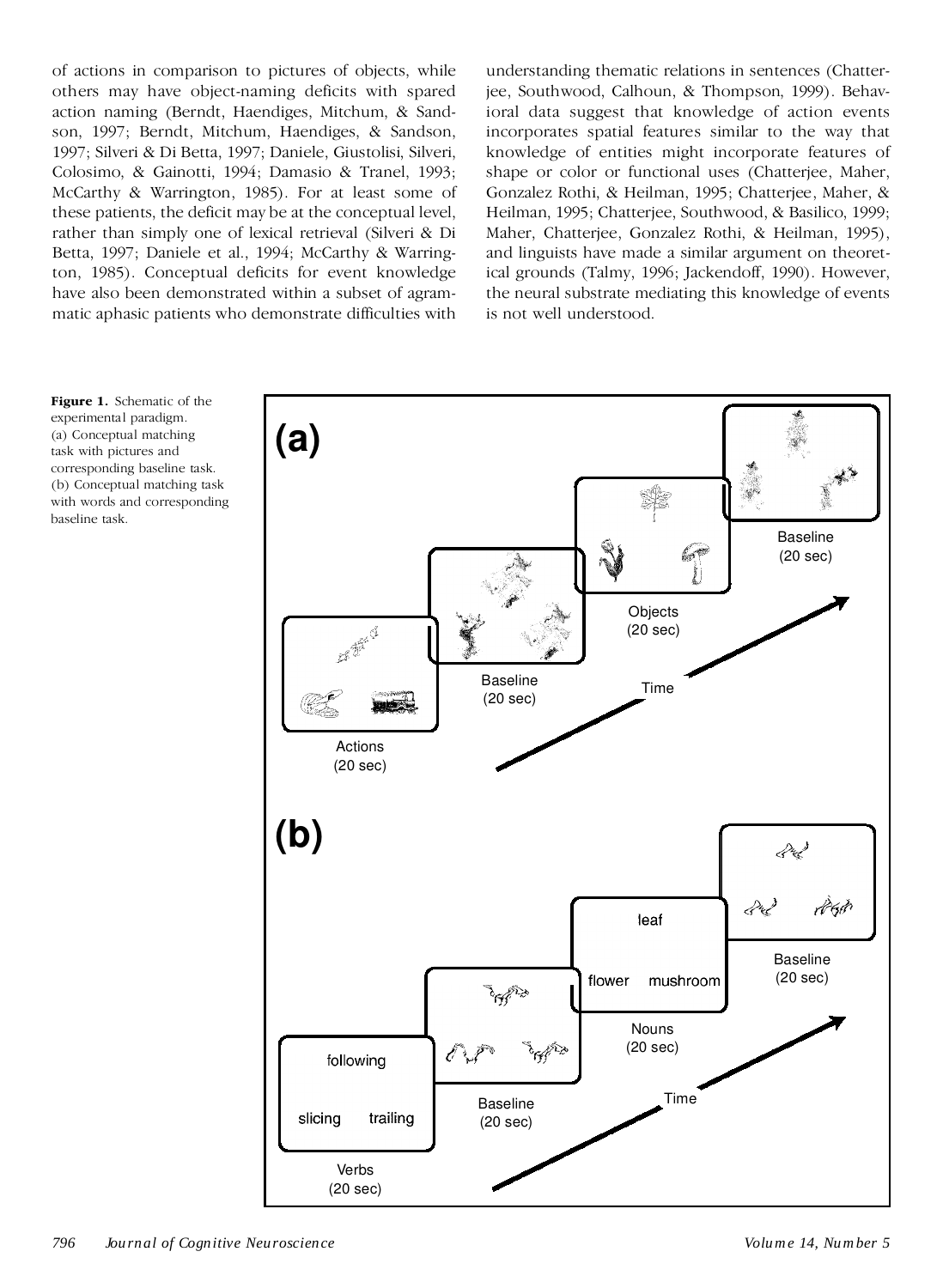A consideration of the spatial features of action events suggests several hypotheses about cortical regions more important for the knowledge of events than entities. Events, unlike entities, often involve motion through space and may form a conceptual category where lin guistic and spatial representations make contact (Chatterjee, 2001). One hypothesis is that action concepts depend on motion features represented by visual motion areas (MT/MST). A second hypothesis is that action concepts involve spatial maps represented by the pari etal cortex. The third hypothesis is that action concepts (because they can involve self-movement) engage motor engrams represented by the motor and premotor cortex. Finally, it is possible that the conceptual distinction between objects and actions is not realized at a large scale neural level.

The available evidence bearing on these hypotheses is not conclusive. In a large series of brain-damaged patients, action-naming deficits were most often associ ated with left inferior frontal or left lateral occipital– temporal lesions (Kemmerer & Tranel, 2000). Some investigators have found that left prefrontal damage specifically impairs action naming more than object naming (Daniele et al., 1994; Damasio & Tranel, 1993), although others have disputed this claim (Tyler, Russell, Fadili, & Moss, 2001; Bird, Howard, & Franklin, 2000). In a recent PET study, action naming produced greater activity than tool naming in bilateral occipital–temporal cortex near the location of human MT/MST (Damasio et al., 2001). Thus, studies of action naming provide some support for the ''motor'' and ''motion'' hypoth eses, although interpretation of these studies is compli cated by the fact that naming requires lexical retrieval processes as well as access to conceptual knowledge. In contrast, Tyler et al. (2001) found no differences between nouns and verbs in a recent PET study. Using a lexical decision and a semantic categorization task, they found robust activation extending from the left inferior frontal cortex to the inferior temporal lobe, but they did not find any differences as a function of word class. Consequently, they propose that conceptual knowledge is represented in distributed neural systems, but that this knowledge is not differentiated by conceptual cat egory within these networks.

We used functional magnetic resonance imaging (fMRI) to investigate the various hypotheses about cortical regions preferentially involved in the conceptual knowledge of actions over objects. Two groups of subjects performed a matching task with line drawings (Figure 1). This task required subjects to access con ceptual knowledge about objects and actions, with minimal demands on lexical retrieval processes. Three pictures were presented simultaneously, and subjects decided which of two pictures at the bottom of the stimulus was most related to the one at the top. In different blocks of the trials, the pictures were of objects or actions (Figure 1a). If action concepts are

preferentially mediated by premotor, parietal, or posterior temporal areas, then these areas should show more activity during matching action pictures than matching object pictures.

The second group of subjects also performed the same matching task with words instead of pictures (Figure 1b). In this case, the object words were nouns and the action words were verbs. The word-matching task allowed us to test for differences in activity depending on whether conceptual knowledge of actions was accessed by pictures or by words. If conceptual knowl edge of actions is not material-specific (pictures vs. words), then areas involved in action picture matching should also be more active during verb matching than during noun matching. These tasks also allowed us to test for areas involved in making conceptual judgments, irrespective of conceptual category (objects or actions) or material (pictures or words).

## **RESULTS**

### **Behavioral Results**

For the first group of 5 subjects, there was no significant difference between object and action picture matching in either accuracy or reaction time (82  $\pm$  4% and 1541  $\pm$ 78 msec for objects, 78  $\pm$  3% and 1636  $\pm$  89 msec for actions). For the second group of 6 subjects, there was no significant difference in accuracy between object and action picture matching (79  $\pm$  2% for objects and 76  $\pm$ 4% for actions), but reaction times for action matching were slower  $[1516 \pm 50$  msec for objects and  $1720 \pm 80$ msec for actions,  $t(5) = 2.9$ ,  $p = .03$ . For this group, there were also no significant differences in either accuracy or reaction time for word matching  $(87 \pm 4\%)$ and 1495  $\pm$  69 msec for nouns and 91  $\pm$  3% and 1469  $\pm$ 65 msec for verbs).

## **Imaging Results**

We conducted all of our analyses of the imaging data in each individual subject without normalization to a com mon space, and then tested whether the effects obtained in individual subjects were consistent across a group of subjects (see Methods). Our first group of five subjects performed the conceptual matching task with pictures. In comparison to the baseline task, conceptual matching of object or action pictures activated bilateral areas in the inferior frontal, premotor, inferior parietal, inferior temporal and occipital, and lateral temporal cortical areas in most of the subjects. Of these regions, the only areas that showed greater activation for actions than objects were lateral occipital– temporal regions near the location of human MT/MST.

To directly test the hypothesis that the MT/MST was involved, we identified the MT/MST in each of 6 subjects in a second group using a localizer scan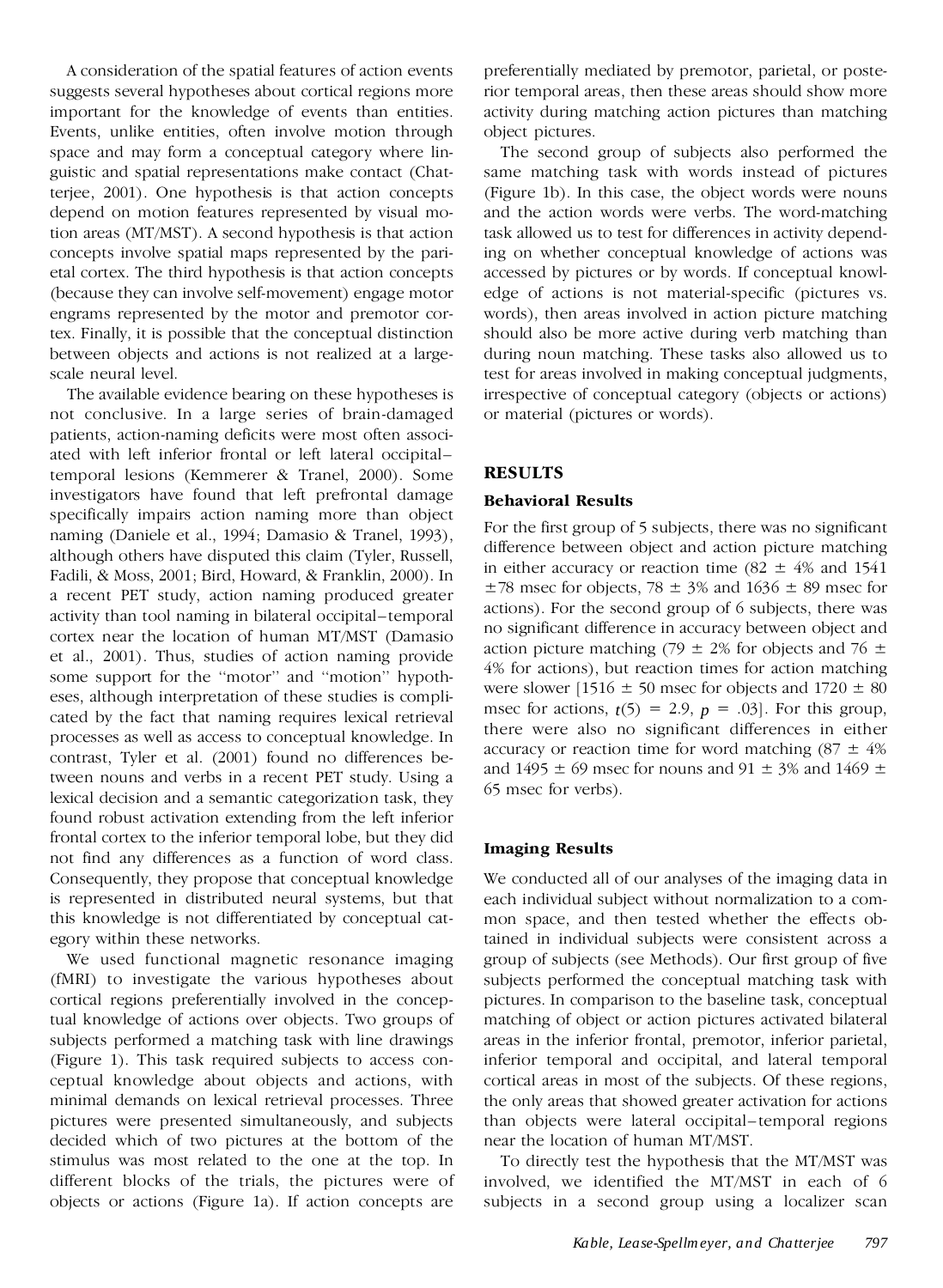

**Figure 2.** Brain areas showing greater activity during matching action pictures than during matching object pictures. In all anatomical images, the left side of the brain is shown on the left. (a) Three slices from a representative subject (WM) showing the location of voxels in the MT/MST with a significant main effect for picture matching (objects and actions) as compared to baseline ( $p < .05$ , one-tailed, corrected for multiple comparisons within ROI). Functional data are overlaid on T1 anatomical images. Active voxels are shown in yellow, and the ROI is outlined in white. (b) Data, averaged across the voxels in (a), showing greater activity during conceptual matching of action pictures. Solid lines indicate time course of MR signal and dashed lines indicate the fit of object- and action-matching covariates. Task blocks are labeled:  $A =$  action picture matching,  $B =$  baseline task,  $O =$  object picture matching. Data are filtered to remove low-frequency drift. (c) Average effect size across subjects ( $n = 6$ ) for the action picture matching minus object matching comparison in different ROIs. Error bars represent the standard error of the mean. The numbers in parentheses are the average number of voxels in each ROI considered for this analysis (those significant for the main effect of picture matching minus baseline). Asterisks indicate that effect size is significantly different from zero ( $p < .05$ , two-tailed). ROIs are bilateral.<br>**Figure 3.** Brain area showing greater activity during matching action

(see Methods) (Kourtzi & Kanwisher, 2000; Tootell, Reppas, Kwong et al., 1995). We successfully identified the MT/MST in both the right and the left hemispheres in all 6 subjects. The MT/MST was consistently located near the lateral extent of the occipital lobe (posterior to the anterior occipital sulcus) at the level of the lateral occipital sulcus, which separates the inferior and superior parts of the middle occipital gyrus. The average size of the MT/MST was  $25 \pm 5$  voxels in the right hemisphere (range:  $10-36$ ) and  $12 \pm 3$  voxels in the left hemisphere (range: 2–24 voxels). These subjects also performed the conceptual matching task with pictures. Activity in the MT/MST bilaterally was indeed consistently greater for matching action pictures than matching object pictures across subjects, whether considering all voxels in the MT/MST  $[t(5)$  = 4.6,  $p \leq 0.01$  or just those voxels with a significant main effect for the picture matching task (objects and actions) compared to baseline  $[t(5) = 3.6, p = .02]$ , Figure 2a–b]. There was no correlation between the size of this effect and the size of the MT/MST across subjects  $(R^2 = .19)$ .

To determine if other regions were differentially active for object or action picture matching, we defined 5 bilateral anatomical regions-of-interest (ROIs) based on the results in the first 5 subjects: inferior frontal gyri (Brodmann's areas 44, 45, and 47), premotor cortex



words (verbs) than during matching object words (nouns). (a-b) Data from a representative subject (JS) showing greater activity in the lateral posterior temporal cortex during conceptual matching of verbs. Same format as in Figure 2a-b. (c) Average effect size across subjects  $(n = 6)$ for the verb matching minus noun matching comparison in different ROIs. Error bars represent the standard error of the mean. The numbers in parentheses are the average number of voxels in each ROI considered for this analysis (those significant for the main effect of word matching minus baseline). Asterisk indicates that effect size is significantly different from zero ( $p < .05$ , two-tailed). Since no voxels in the MT/MST in any subject were significant for the main effect of word matching minus baseline, effect sizes in the MT/MST are shown for voxels that were significant for the main effect of picture matching minus baseline (for direct comparison to Figure 2). All other ROIs are restricted to the left hemisphere.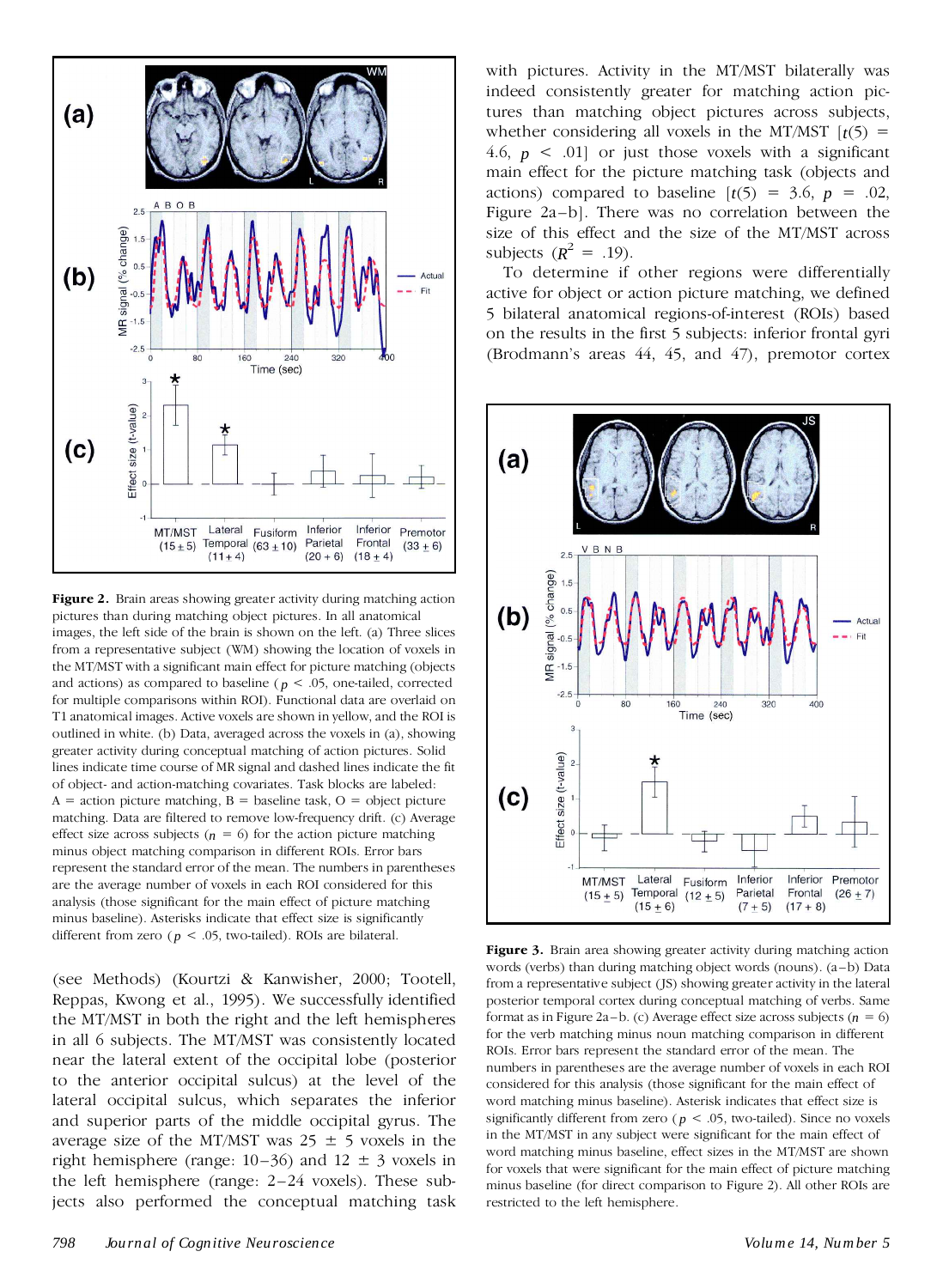**Figure 4.** Brain areas showing significant activation during both the picture-matching and word-matching tasks. One slice from each of three subjects is presented, showing the location of voxels that were significantly active for both the picture matching (objects and actions) as compared to the baseline comparison and the word matching (nouns and verbs) as compared to the baseline comparison (both  $p < .05$ , one-tailed, corrected for multiple comparisons).



(Brodmann's area 6), fusiform gyrus, posterior middle and superior temporal gyri, and inferior parietal cortex (Brodmann's areas 39 and 40). In each ROI, we identified voxels within each subject that had significantly greater activity during the conceptual task (collapsing across object and action matching) compared to the baseline task. Combining data from all the active voxels within an ROI, we then examined the difference between action and object matching and tested whether this difference was consistent across subjects. Using this analysis, the only significant difference was in the posterior lateral temporal regions bilaterally, where activity was consistently greater for matching action pictures than matching objects  $[t(5) = 3.6, p = .02]$ , Figure 2c].

These subjects also performed the conceptual matching task with words instead of pictures. In contrast to the picture version, there was no consistent difference in MT/MST activity between verb and noun matching across subjects, when considering all voxels in the MT/MST. In addition, there were no voxels in the MT/MST in any subject that were signifi cant for the main effect of word matching (nouns and verbs) minus baseline. We also performed an ROI anal ysis to identify areas that showed differential activity for noun or verb matching. Since few voxels in the right hemisphere were active in the word-matching task, we only considered the left hemisphere in each ROI (although statistical results did not differ if the right hemisphere was included). Similar to the picture ver sion, voxels in the posterior lateral temporal cortex showed consistently greater activity during verb matching compared to noun matching across subjects  $[t(5) =$ 

3.1,  $p = .03$ , Figure 3. In 2 of 6 subjects, there was an overlap of the voxels considered for this analysis in the lateral temporal cortex across the picture and word versions of the task. For the remaining subjects, the voxels considered in the word version were located anterior and dorsal to the ones considered in the picture version, in the posterior part of the middle and superior temporal gyri. Again, similar to the picture version, no other region showed differential activity for nouns or verbs.

Finally, in each subject, we searched for voxels that were significantly active in both the picture and word versions, collapsing across conceptual category (objects and actions). We tested whether any voxels passed the joint hypothesis tests for greater activity during object and action picture matching as compared to baseline and for greater activity during noun and verb matching as compared to baseline. Using this test, we found significant voxels in the left posterior prefrontal cortex in five of six subjects (11  $\pm$  4 voxels, range: 2–20 voxels) and in the left fusiform gyrus  $(4 \pm 1 \text{ voxels}, \text{range}: 1-9$ voxels) in a different 5 of 6 subjects (Figure 4). We did not find significant voxels in any other region in a majority of subjects. Within the voxels that were jointly significant in the left fusiform, the effect size was larger in the picture-matching scan for all subjects.

#### **DISCUSSION**

The main purpose of this study was to establish that the neural mediation of the conceptual category of events differs from that of entities in the normal human brain. We found that conceptual matching of actions caused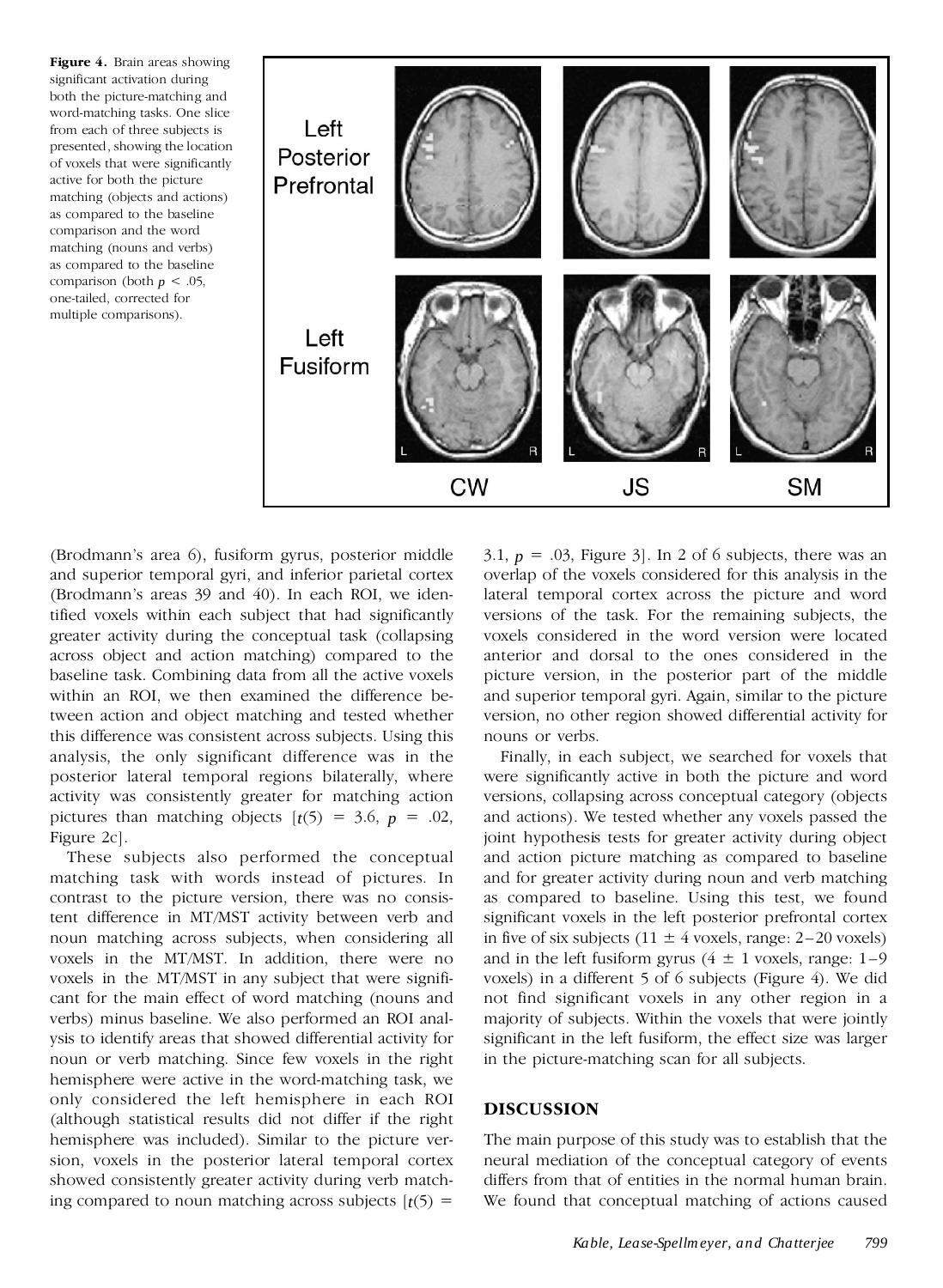greater activation in areas of the lateral occipital – temporal cortex. When subjects matched action pictures, in comparison to objects, there was greater activity in human MT/MST bilaterally. When subjects matched action words (verbs), in comparison to object words (nouns), there was greater activity anterior and dorsal to the MT/MST on the left, within the posterior aspect of the middle and superior temporal gyri. In contrast, we found no evidence for greater activity during action matching in either prefrontal or parietal regions. Finally, areas in the left posterior prefrontal cortex and the left fusiform gyrus were activated across both the picture- and word-matching tasks, irrespective of the category of stimuli (objects or actions).

The greater activation for action than object matching in the MT/MST and adjoining regions in the posterior temporal lobe is consistent with the idea that conceptual knowledge of actions incorporates motion features. Furthermore, the pattern of action-specific activations suggests a mosaic of cortical areas that processes differ ent senses of motion, from the visual association cortex (more perceptual) to the perisylvian regions (more linguistic). Action-specific activations in the picture matching task primarily centered on the MT/MST, extending into the middle temporal gyrus, while action specific activations in the word-matching task were dorsal and anterior to those in the picture task, across both the middle and superior temporal gyri.

Other findings provide converging support for a mosaic of regions processing different kinds of motion along the lateral occipital–temporal surface. Naming actions that involve an implement produces more activity bilaterally near the MT/MST than does naming implements (Damasio et al., 2001), and lesions in a similar area of the left hemisphere are associated with action-naming deficits (Kemmerer & Tranel, 2000). In addition, generating a corresponding verb in response to an object picture produces more activity than gen erating a corresponding color name in the left posterior temporal regions anterior to the MT/MST (Martin, Haxby, Lalonde, Wiggs, & Ungerleider, 1995). When the stimulus is a word instead of a picture, verb generation produces activation that extends more anteriorly into perisylvian regions (Martin et al., 1995). Finally, imagining actions (compared to a passive baseline) activates parts of the lateral temporal cortex, as does observing semantically meaningful actions (com pared to meaningless actions) (Ruby & Decety, 2001; Decety et al., 1997).

Converging support can also be found in previous findings concerning the neural basis of conceptual knowledge of concrete entities. Naming or viewing pictures of tools, in comparison to animal pictures, consistently activates portions of the left posterior tem poral cortex (Chao et al., 1999; Damasio et al., 1996; Martin et al., 1996). This tool-specific activation is also present in verbal tasks in which no pictures are presented (Chao et al., 1999; Perani et al., 1999; Cappa et al., 1998). Lesions in this area of the inferior temporal gyrus are associated with deficits in tool naming as well as retrieval of conceptual knowledge about tools (Tranel et al., 1997; Damasio et al., 1996). Since characteristic motions may be more important for tool concepts than animal concepts, these results are consistent with the idea that conceptual categories that incorporate motion recruit posterior temporal cortices.

Our findings also provide additional insight into the functional significance of MT/MST activity, which may occur in the absence of moving stimuli. For example, MT/MST activity increases when subjects perceive motion in illusions or when they imagine a moving stimulus (Goebel, Khorram-Sefat, Muckli, Hacker, & Singer, 1998; Tootell, Reppas, Dale et al., 1995; Zeki, Watson, & Frackowiak, 1993). Still pictures with implied motion (e.g., athletes, natural scenes, or objects in motion) also activate the MT/MST (Kourtzi & Kanwisher, 2000; Senior et al., 2000). However, none of these tasks explicitly involve semantics. Our results are consistent with the interpretation that activity in the MT/MST can be modulated by high-level inferences about stimuli (such as conceptual categorization), as suggested by Kourtzi & Kanwisher (2000).

Our failure to find greater activity in either the prefrontal or the parietal cortex during action matching with either pictures or words does not support the idea that the semantics of actions are preferentially mediated by these areas. How can this finding be reconciled with the action-naming deficits found in patients with left frontal brain damage (Kemmerer & Tranel, 2000; Daniele et al., 1994; Damasio & Tranel, 1993)? One possi bility is that these action-naming deficits result from lexical rather than semantic or conceptual factors. Bird et al. (2000) recently demonstrated that action-naming deficits were no longer evident in their patients when concreteness was balanced across objects and actions. Alternatively, verbs play a more crucial role than nouns in syntax. Left prefrontal regions may be important in using verbs to establish a syntactic frame (Chatterjee & Maher, 2000). Since our task did not involve syntactic structures explicitly, perhaps the prefrontal cortex was not preferentially activated.

Furthermore, our data do not support the proposal of Tyler et al. (2001) that conceptual knowledge is repre sented within nondifferentiated distributed neural net works. The stimuli in their study were divided along grammatical class rather than conceptual category, and included both abstract and concrete words. Sensorimotor features, such as motion or form, are not likely to be as critical for the concepts embodied by abstract nouns or verbs. In addition, there was variability across subjects in the location of the activations we found in the lateral temporal cortex in the word-matching task. Because PET data from different subjects must be combined within a normalized reference frame, PET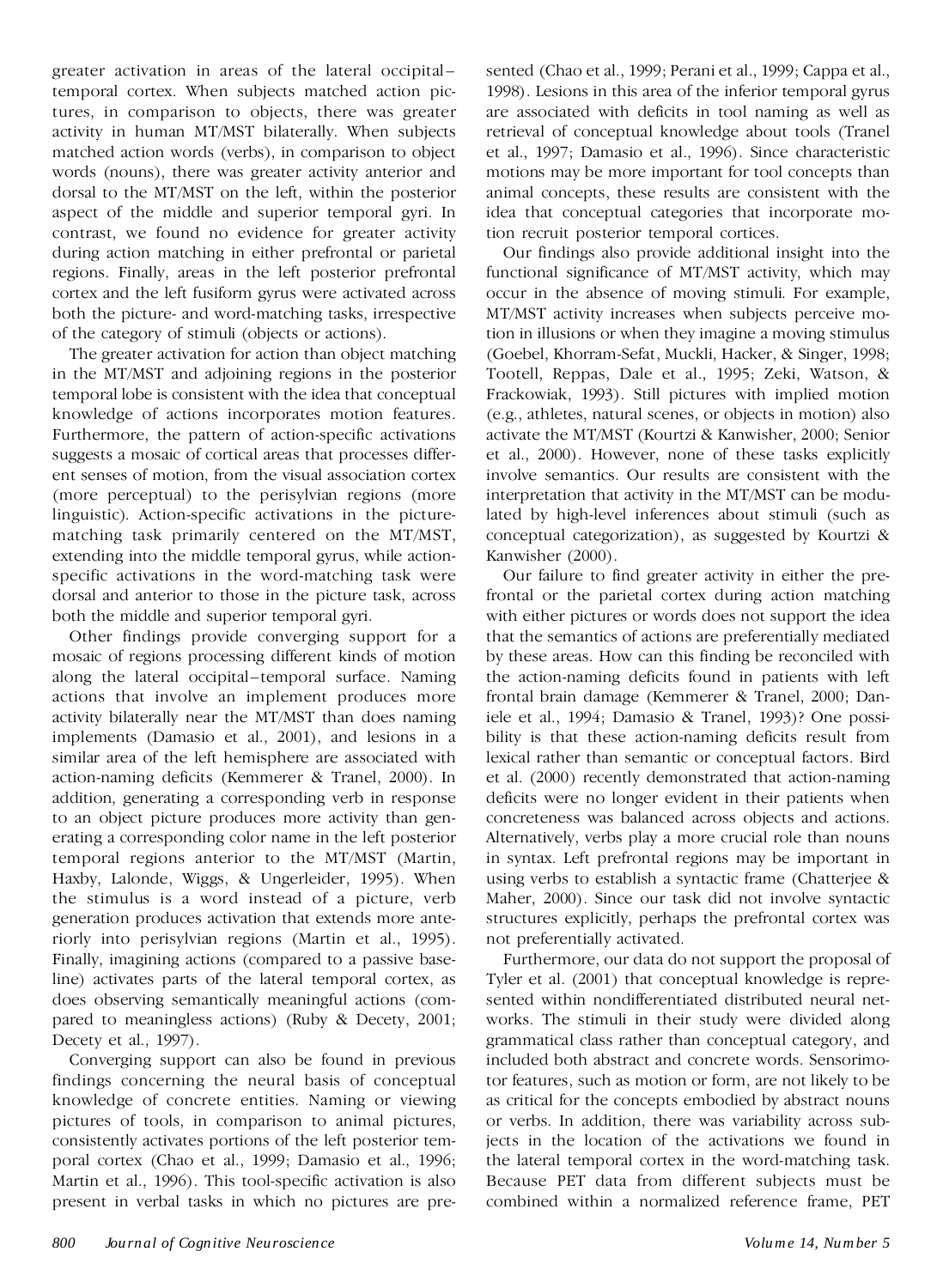may be less sensitive than fMRI to detect the changes we found.

We found no evidence for greater activity in any cortical region during object matching than action matching. However, in the picture version of the task, all of the action stimuli included objects. Similarly, in the word version of the task, semantic processing of an action word may automatically evoke references to objects participating in those actions. The most likely candidate for a region important for object knowledge is the ventral surface of the temporal lobe. If this region is object-specific, then the category-specific activity dem onstrated in this region (Chao et al., 1999; Ishai, Un gerleider, Martin, Schouten, & Haxby, 1999; Aguirre, Zarahn, & D'Esposito, 1998a; Epstein & Kanwisher, 1998; Kanwisher, McDermott, & Chun, 1997; McCarthy, Puce, Gore, & Allison, 1997) should be insensitive to whether the object is participating in an action or not.

While the MT/MST and the posterior temporal areas were preferentially activated by action matching, the left posterior prefrontal cortex and the left fusiform gyrus were activated by the semantic-matching task regardless of the conceptual category (objects or actions) or the material (pictures or words). Many previous findings have implicated these two regions in language or semantic processing (Tyler et al., 2001; Gabrieli, Poldrack, & Desmond, 1998; Binder et al., 1997; Vandenberghe, Price, Wise, Josephs, & Frackowiak, 1996; Luders et al., 1991; Burnstine et al., 1990). Using PET, Vandenberghe et al. (1996) found that the same two areas were activated in both the picture and word versions of a similar object matching task. Our results replicate their finding for objects and demonstrate that similar activation occurs more generally across semantic domains, including actions. The effect size within the left posterior prefrontal cortex was similar for the picture and word versions, a pattern suggesting that this region plays a more general role in semantic processing. Recent fMRI and patient studies suggest that left prefrontal regions have a role in selecting information from semantic memory (Thompson-Schill, D'Esposito, Aguirre, & Farah, 1997; Thompson-Schill et al., 1998; Thompson-Schill, D'Espo sito, & Kan, 1999). Since selection demands should be similar across the picture and word versions of the matching task, our results are consistent with this hypothesis. In contrast, the effect size within the left fusiform gyrus was greater during the picture version of the task, a pattern that suggests that this region plays a greater role in visual representations. The activation in the fusiform was close to regions implicated in category specific visual representations of objects (sometimes referred to as structural descriptions) (Chao et al., 1999; Ishai et al., 1999; Aguirre et al., 1998a; Epstein & Kanwisher, 1998; Kanwisher et al., 1997; McCarthy et al., 1997). Since it may be hard to consider actions in the absence of objects involved in the actions, this area may remain active across all versions of the matching task.

While the left posterior prefrontal and the left fusiform activations were present in both the picture- and word-matching tasks, the general pattern of activation diverged across the two versions of the task. As discussed above, the action-specific voxels in picture and word versions did not overlap in all subjects. In addition, activations in picture matching were bilateral in all subjects, while activations in word matching were predominantly left lateralized. Chatterjee (2001) recently proposed that the right hemisphere might be more involved in representing or interpreting specific imagistic instances of a concept (a particular picture), while the left hemisphere might be more involved in representing or interpreting prototypical instances of a concept (a word or schematic that could apply to a number of pictures). Our data are consistent with this proposal.

In summary, while left prefrontal regions were ro bustly activated in all conditions in the present study, activity in the posterior cortex diverged across the differ ent conceptual category (objects or actions) and materi al (pictures or words) manipulations. In particular, parts of the lateral occipital–temporal cortex, including the MT/MST, were differentially activated when subjects accessed their conceptual knowledge of actions through pictures or words. These results are consistent with the hypotheses that knowledge of events incorporates motion features. Much previous work in the cognitive neuroscience of semantic memory has stressed the importance of a mosaic of regions within the ventral occipital–temporal surface, which processes different perceptual and conceptual features of objects. The current study suggests the existence of another mosaic of regions within the lateral occipital–temporal surface, which processes perceptual and conceptual features of motion, including the perception of moving objects, the implied motion in action pictures, and the implied motion of action verbs.

## **METHODS**

#### **Subjects**

Two men and 3 women from the university community participated in Experiment 1 (mean age = 22.2 years). Three men and 3 women subjects participated in Experiment 2 (mean age  $= 20.7$  years). All subjects were right-handed and English was their only language before school age. None had a history of neurologic or psychiatric symptoms. All subjects gave informed consent in accordance with the procedures of the University of Pennsylvania.

#### **Behavioral Task and Design**

During a scan, subjects performed a conceptual matching task similar to the Pyramids and Palm Trees task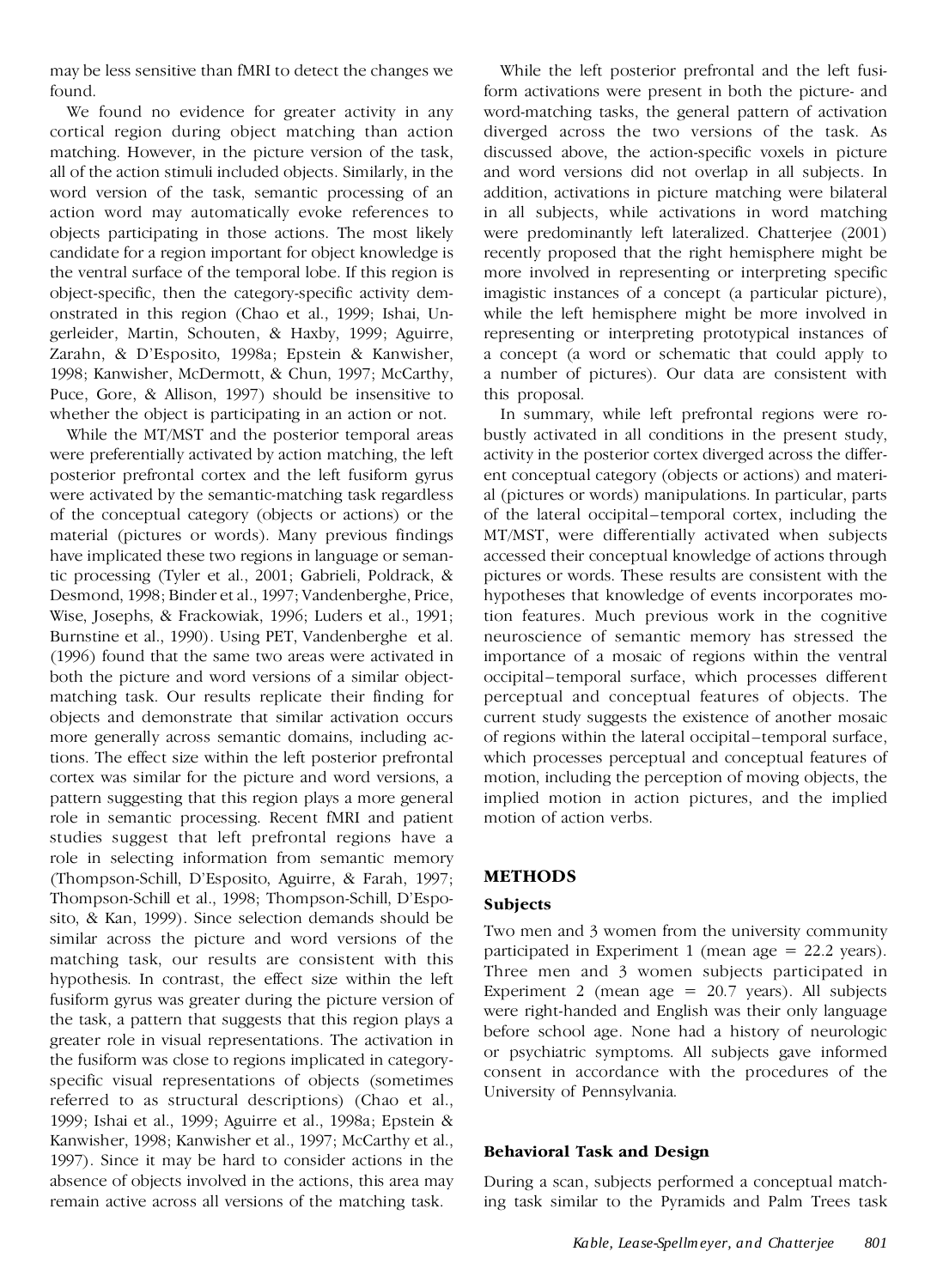(Howard & Patterson, 1992). On each trial, a target stimulus was presented at the top of the screen and two choice stimuli were presented at the bottom. Subjects indicated which of the choices matched the target with a button press (right or left hand). On experimental trials, the correct choice was semantically linked to the target. For example, ''leaf'' matched with ''flower'' rather than ''mushroom,'' or ''following'' matched with ''trailing'' rather than ''slicing.'' In baseline trials, the stimuli were distorted forms (distorted versions of pictures used in the experimental condition), and subjects in dicated which of the choices was the same as the target (Figure 1). A perceptual task was used instead of a resting baseline because of previous evidence that brain regions involved in conceptual processing are active during "rest" (Binder et al., 1999).

The second group of subjects performed two versions of the conceptual matching task, one with picture stimuli and one with corresponding word stimuli. The first group of subjects performed only the picture ver sion. In all cases, experimental and baseline trials were presented in alternating blocks of 20 sec. Each block consisted of a 2-sec instruction and six trials of 3 sec each. Further, experimental blocks alternated between object stimuli and action stimuli. The order of object and action blocks, as well as picture- and word-version scans, was counterbalanced across subjects.

Picture triads were adapted from the Florida Semantics Battery (Raymer & Gonzalez Rothi, 2000). Thirty object stimuli and 30 action stimuli were selected through pilot testing such that normal subjects responded with similar accuracy and reaction time. We chose to equate stimuli on accuracy and reaction time, as opposed to other possible variables, such as visual complexity, since performance parameters seemed more directly linked to brain activity. Equal numbers of left and right matches were chosen in each condition, and no individual pictures were repeated.

Word triads were constructed by substituting an ap propriate name for each picture. Object and action words did not differ in either frequency or regularity of words. Because many English words can refer to objects or actions, all action words were presented in the present participle form, ending in ''-ing.'' Although such a consistent ending might create a potential confound (by making action words longer, for instance), we felt it was necessary to ensure that subjects understood the words as clearly referring to actions.

Baseline triads were created by distorting picture or word stimuli with the "ripple" and "wave" filters in Adobe Photoshop, and replacing the distorted match with the distorted target (see Figure 1 for examples). Baseline stimuli were the same size as experimental stimuli and contained limited shape information, but lacked any information about object parts or letters. Baseline stimuli were pilot tested to ensure that none of the distorted pictures or words were recognizable.

Subjects were familiarized with the tasks before the scanning session. During the scanning session, stimuli were back-projected onto a screen at the foot of the subject gurney and subjects viewed the stimuli through a mirror mounted on the head coil. Stimulus presentation and recording of responses were controlled by Psyscope software (psyscope.psy.cmu.edu) for the language tasks and Pixx software (psychology. concordia.ca/department/CVLab/CVLab.html) for the visual motion task.

## **MRI Acquisition**

BOLD-sensitive, T2\*-weighted fMRI data were acquired using a gradient-echo, echo-planar pulse sequence on a 1.5-T GE signa scanner (TR =  $2000$  msec, TE<sub>eff</sub> =  $50$  msec, flip angle =  $90^{\circ}$ , 64  $\times$  64 matrix in a 24-cm field of view, resulting in 3.75 by 3.75 mm within slice resolution). The scanner was equipped with a quadrature radiofrequency head coil and a prototype fast gradient system. Head motion was minimized using foam padding. Data were acquired in twenty-one 5-mm axial slices, covering the entire cortex but omitting lower portions of the cerebellum and brainstem. Subjects performed no task during the first 20 sec of each scan as steady state magnetization was achieved. Subjects completed each version of the task in one 7-min scan, resulting in 200 observations per voxel per subject. High-resolution, T1-weighted axial and sagittal scans were also acquired for each subject using a spin-echo sequence (TR  $= 600$  msec, TE = 14 msec,  $192 \times 256$  matrix).

# **Data Analysis**

Data processing was performed using software devel oped at the University of Pennsylvania [\(www.voxbo.org\).](http://www.voxbo.org) Before statistical analysis, data were corrected for stag gered slice acquisition by sinc-interpolation in time, realigned to the first image acquired for each subject using a six-parameter motion-correction algorithm, and thresholded to exclude extra-parenchymal voxels from subsequent analyses. No spatial smoothing or normalization to a common space was performed.

Voxel-wise analysis within each subject was performed using a general linear model for serially correlated error terms. Included in this model were covariates modeling different task components (e.g., ''object matching'' or ''action matching''), an estimate of the intrinsic temporal autocorrelation, and sine and cosine regressors for frequencies below those of the task. Task covariates were boxcar waveforms convolved with an estimate of the BOLD hemodynamic transfer function empirically derived from the motor cortex in a large group of subjects (Aguirre, Zarahn, & D'Esposito, 1998b). To improve specificity, data were also smoothed in time with the hemodynamic transfer function. This method has been empirically demonstrated to control the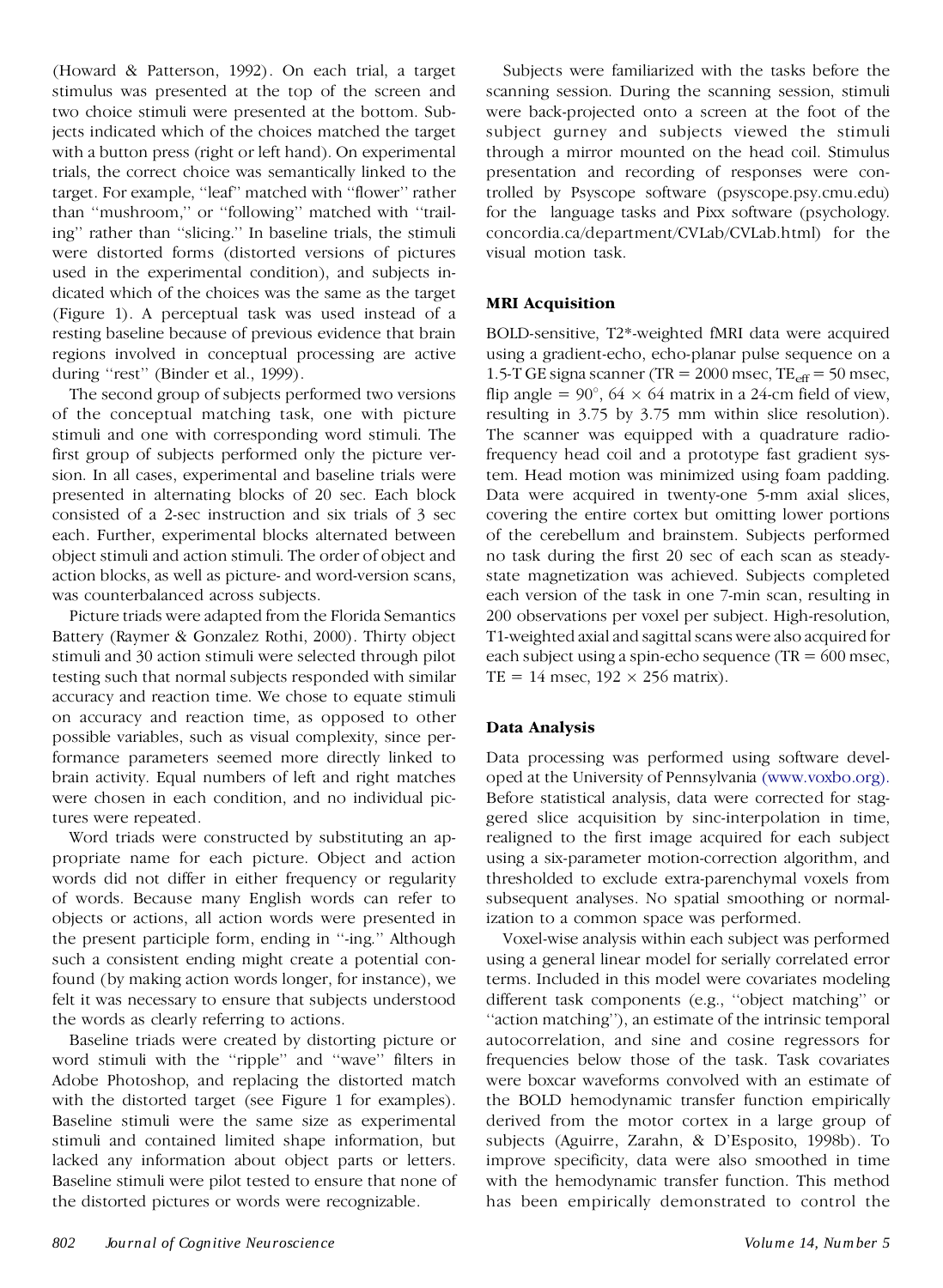map-wise false-positive rate (Aguirre, Zarahn, & D'Espo sito, 1997; Zarahn, Aguirre, & D'Esposito, 1997).

Group analyses focused on identifying regions of the brain where activity differed significantly between object and action conditions. Group analyses were performed as random-effects models, rather than fixed-effects mod els, so that the results could be generalized from the sample to the population (Woods, 1996). Initially, voxels were identified within each subject where activity was significant for the main effect of experimental (objects plus actions) compared to baseline conditions ( $p < .05$ , corrected for multiple comparisons within an ROI). This main effect contrast would detect voxels that were significantly active in either the object or the action conditions compared to the baseline condition (one exception is discussed below). Then, the fMRI time series was averaged for all significant voxels within a defined ROI in each subject. Next, a measure of the effect size for the orthogonal contrast of actions minus objects was extracted from the averaged ROI time series in each subject. We used *t* values as a measure of effect size rather than percent signal change, because the residual error term in the denominator of the *t* value most effectively corrects the effect size for scaling effects due to differences in overall MR signal intensity across scanning sessions (Postle, Zarahn, & D'Esposito, 2000). Finally, paired *t* tests addressed whether this effect was consistently greater for objects or actions in that ROI across subjects. Thus, a significant difference in this random-effects analysis indicates that activity in that ROI was consistently greater for actions compared to objects across subjects (for example), but merits no conclusion as to whether that region was exclusively active in only one condition compared to the baseline.

The above group analysis can detect effects that are reliable across subjects, but may be too subtle to detect at the voxel level in an individual subject. Thus, the logic of this analysis is similar to a random-effects analysis at the voxel level after normalizing and smoothing each subject's data. However, this analysis compares favorably to a random-effects analysis at the voxel level in two ways. First, by reducing the effect size in each ROI to one value, this analysis avoids the need to correct for multiple comparisons across voxels, increasing sensitivity. Sec ond, because the voxels being compared across subjects are defined functionally by the main effect comparison, this analysis avoids the assumption that brain areas in the same coordinates of normalized space are functionally homologous across subjects, as well as the assumption that all voxels within an ROI are homologous. This point is particularly critical when considering the temporal cortex, where large subject-to-subject variability in the location of activations has previously been reported (Thompson-Schill et al., 1999). One drawback of this analysis, in comparison to a random-effects analysis at the voxel level, is the loss of spatial resolution that results from averaging across all active voxels within an ROI.

This analysis would miss differences occurring in voxels that do not show a significant main effect. For example, activity within a voxel might be greatest for action matching, intermediate for the baseline task, and least for object matching, such that there was no main effect for object and action matching compared to the baseline. However, such a pattern of activity would be peculiar, because it would imply that a given region responds positively to one semantic task compared to the baseline, and negatively to the other semantic task compared to the baseline. Such a pattern would be detected by a direct contrast between the action and object conditions for both the word and picture ver sions. The results of these direct contrasts did not change the interpretation of our main-effects analyses.

ROIs were defined by either anatomical or functional criteria. The locations of anatomical ROIs were chosen on the basis of a priori hypotheses, as well as the results seen in the first group of subjects. Anatomical ROIs were traced on each subject's high-resolution, T1 weighted image according to the following boundaries, including both gray and white matter. The inferior frontal ROI included the pars triangularis, pars opercularis, and pars orbitalis, corresponding to Brodmann's areas 44, 45, and 47 (362  $\pm$  32 voxels bilaterally). The premotor cortex ROI corresponded to Brodmann's area 6, which includes the posterior half of the superior frontal gyrus medially and the cortex surrounding the precentral sulcus laterally (973  $\pm$  86 voxels). The fusiform ROI included both the occipital and temporal portions of this gyrus  $(338 \pm 26 \text{ voxels})$ . The posterior temporal ROI included the posterior two-thirds of the middle and superior temporal gyri (873  $\pm$  54 voxels). The inferior parietal ROI included the angular and supramarginal gyri, corresponding to Brodmann's areas 39 and 40 (729  $\pm$  50 voxels).

To functionally identify the visual motion cortex, subjects participated in a separate localizer scan. In this scan, subjects viewed alternating 16-sec blocks of radially moving dots and stationary dots. The radially moving dots alternated between inward and outward motion every 2 sec. In accordance with previous studies, the visual motion cortex was defined as all contiguous voxels in the lateral occipital–temporal cortex with significantly greater activity during presentation of moving dots (Kourtzi & Kanwisher, 2000; Tootell, Reppas, Kwong et al., 1995). The region identified by this contrast appears to be the human homologue of motion-sensitive cortical areas in the macaque, including the MT and the MST (Tootell, Reppas, Kwong, et al., 1995).

For the second group of subjects, we also identified voxels that had significantly greater activity during con ceptual matching in both the picture and word versions of the experiment ( $p \leq 0.05$ , corrected for multiple comparisons, for both the main effect of picture matching minus baseline and the main effect of word matching minus baseline).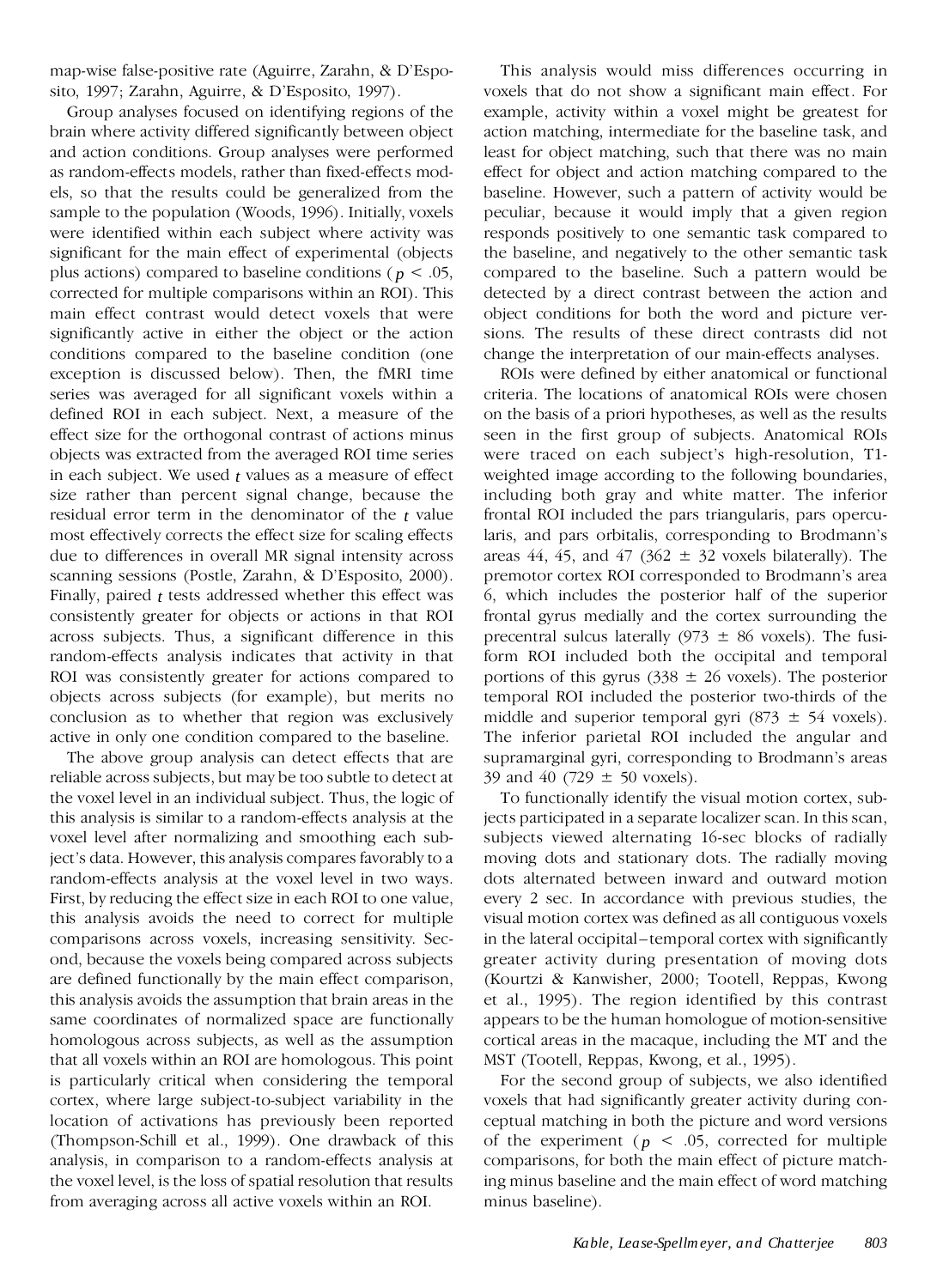#### **Acknowledgments**

This research was supported by an NSF graduate fellowship to J. K. and an NIH grant R01 NS37539 to A. C. We appreciate helpful suggestions from Geoff Aguirre, Dan Kimberg, and Sharon Thompson-Schill on fMRI experimental design and analysis.

Reprint requests should be sent to Dr. Anjan Chatterjee, Department of Neurology, University of Pennsylvania, 3 West Gates Building, 3400 Spruce Street, Philadelphia, PA 19104- 4283, USA, or via e-mail: anjan@mail.med.upenn.edu.

The data reported in this experiment have been deposited in The fMRI Data Center [\(http://www.fmridc.org\).](http://www.fmridc.org) The accession number is 2-2002-11GN.

#### **REFERENCES**

- Aguirre, G. K., Zarahn, E., & D'Esposito, M. (1997). Empirical analyses of BOLD fMRI statistics: II. Spatially smoothed data collected under null-hypothesis and experimental conditions. *[Neuroimage,](http://alidoro.catchword.com/nw=1/rpsv/cgi-bin/linker?ext=a&reqidx=/1053-8119^28^295L.199[aid=2000306]) 5,* 199 –212.
- Aguirre, G. K., Zarahn, E., & D'Esposito, M. (1998a). An area within human ventral cortex sensitive to ''building'' stimuli: Evidence and implications. *Neuron, 21,* [373–383.](http://alidoro.catchword.com/nw=1/rpsv/cgi-bin/linker?ext=a&reqidx=/0896-6273^28^2921L.373[aid=847827])
- Aguirre, G. K., Zarahn, E., & D'Esposito, M. (1998b). The variability of human, BOLD hemodynamic responses. *[Neuroimage,](http://alidoro.catchword.com/nw=1/rpsv/cgi-bin/linker?ext=a&reqidx=/1053-8119^28^298L.360[aid=880448]) 8,* 360 –369.
- Berndt, R. S., Haendiges, A. N., Mitchum, C. C., & Sandson, J. (1997). Verb retrieval in aphasia: 2. Relationship to sentence processing. *Brain and [Langu](http://alidoro.catchword.com/nw=1/rpsv/cgi-bin/linker?ext=a&reqidx=/0093-934X^28^2956L.107[aid=297911]) age, 56,* 107 –137.
- Berndt, R. S., Mitchum, C. C., Haendiges, A. N., & Sandson, J. (1997). Verb retrieval in aphasia: 1. [Characterizing](http://alidoro.catchword.com/nw=1/rpsv/cgi-bin/linker?ext=a&reqidx=/0093-934X^28^2956L.68[aid=297910]) single word impairments. *Brain and Langu age, 56,* 68 –106.
- Binder, J. R., Frost, J. A., Hammeke, T. A., Cox, R. W., Rao, S. M., & Prieto, T. (1997). Human brain language areas identified by functional magnetic resonance imaging. *Jou [rnal](http://alidoro.catchword.com/nw=1/rpsv/cgi-bin/linker?ext=a&reqidx=/0270-6474^28^2917L.353[aid=211673]) of [Neuroscience,](http://alidoro.catchword.com/nw=1/rpsv/cgi-bin/linker?ext=a&reqidx=/0270-6474^28^2917L.353[aid=211673]) 17,* 353 –362.
- Binder, J. R., Frost, J. A., Hammeke, T. A., Bellgowan, P. S., Rao, S. M., & Cox, R. W. (1999). Conceptual processing during the conscious resting state. A functional MRI study. *Jou [rnal](http://alidoro.catchword.com/nw=1/rpsv/cgi-bin/linker?ext=a&reqidx=/0898-929X^28^2911L.80[aid=872331]) of Cognitive [Neuroscience,](http://alidoro.catchword.com/nw=1/rpsv/cgi-bin/linker?ext=a&reqidx=/0898-929X^28^2911L.80[aid=872331]) 11,* 80 –95.
- Bird, H., Howard, D., & Franklin, S. (2000). Why is a verb like an inanimate object? Grammatical category and semantic category deficits. *Brain an d [Langu](http://alidoro.catchword.com/nw=1/rpsv/cgi-bin/linker?ext=a&reqidx=/0093-934X^28^2972L.246[aid=1166981]) age, 72,* 246 –309.
- Burnstine, T. H., Lesser, R. P., Hart, J., Uematsu, S., Zinreich, S. J., Krauss, G. L., Fisher, R. S., Vining, E. P., & Gordon, B. (1990). Characterization of the basal temporal language area in patients with left temporal lobe epilepsy. *[Neurology,](http://alidoro.catchword.com/nw=1/rpsv/cgi-bin/linker?ext=a&reqidx=/0028-3878^28^2940L.966[aid=319093]) 40,*  $966 - 970.$
- Cappa, S. F., Perani, D., Schnur, T., Tettamanti, M., & Fazio, F. (1998). The effects of semantic category and knowledge type on lexical–semantic access: A PET study. *[Neuroimage,](http://alidoro.catchword.com/nw=1/rpsv/cgi-bin/linker?ext=a&reqidx=/1053-8119^28^298L.350[aid=527894]) 8,*  $350 - 359$ .
- Caramazza, A., & Shelton, J. R. (1998). Domain-specific knowledge systems in the brain the animate–inanimate distinction. *Jou rnal of Cognitive [Neuroscience,](http://alidoro.catchword.com/nw=1/rpsv/cgi-bin/linker?ext=a&reqidx=/0898-929X^28^2910L.1[aid=212699]) 10,* 1–34.
- Chao, L. L., Haxby, J. V., & Martin, A. (1999). Attribute based neural substrates in temporal cortex for perceiving and knowing about objects. *Nature [Neuroscience,](http://alidoro.catchword.com/nw=1/rpsv/cgi-bin/linker?ext=a&reqidx=/1097-6256^28^292L.913[aid=959179]) 2,* 913 [–919.](http://alidoro.catchword.com/nw=1/rpsv/cgi-bin/linker?ext=a&reqidx=/1097-6256^28^292L.913[aid=959179])
- Chatterjee, A. (2001). Language and space: Some interactions. *Trends in [Cognitive](http://alidoro.catchword.com/nw=1/rpsv/cgi-bin/linker?ext=a&reqidx=/1364-6613^28^295L.55[aid=2808252]) Sciences, 5,* 55 –61.
- Chatterjee, A., & Maher, L. (2000). Grammar and agrammatism. In S. E. Nadeau, L. J. Gonzalez Rothi, & B. Crosson (Eds.), *Aphasia and langu age: Theory to practice* (pp. 133–156). New York: Guilford Press.
- Chatterjee, A., Maher, L. M., Gonzalez Rothi, L. J., & Heilman, K. M. (1995). Asyntactic thematic role assignment: The use of a temporal –spatial strategy. *Brain and [Langu](http://alidoro.catchword.com/nw=1/rpsv/cgi-bin/linker?ext=a&reqidx=/0093-934X^28^2949L.125[aid=2808253]) age, 49,*  $125 - 139.$
- Chatterjee, A., Maher, L. M., & Heilman, K. M. (1995). Spatial characteristics of thematic role representation. *[Neuropsychologia,](http://alidoro.catchword.com/nw=1/rpsv/cgi-bin/linker?ext=a&reqidx=/0028-3932^28^2933L.643[aid=313599]) 33,* 643 –648.
- Chatterjee, A., Southwood, M. H., & Basilico, D. (1999). Verbs, events and spatial representations. *[Neuropsychologia,](http://alidoro.catchword.com/nw=1/rpsv/cgi-bin/linker?ext=a&reqidx=/0028-3932^28^2937L.395[aid=1440654]) 37,*  $395 - 402$ .
- Chatterjee, A., Southwood, M. H., Calhoun, J., & Thompson, K. A. (1999). Conceptual and linguistic knowledge of thematic roles in aphasia. *Neurology Abstracts, 52,* A458.
- Damasio, A. R., & Tranel, D. (1993). Nouns and verbs are retrieved with differently distributed neural systems. *[Proceedings](http://alidoro.catchword.com/nw=1/rpsv/cgi-bin/linker?ext=a&reqidx=/0027-8424^28^2990L.4957[aid=295889]) of the National Academy of Sciences, U.S.A., 90,* 4957 [–4960.](http://alidoro.catchword.com/nw=1/rpsv/cgi-bin/linker?ext=a&reqidx=/0027-8424^28^2990L.4957[aid=295889])
- Damasio, H., Grabowski, T. J., Tranel, D., Hichwa, R. D., & Damasio, A. R. (1996). A neural basis for lexical retrieval. *[Nature,](http://alidoro.catchword.com/nw=1/rpsv/cgi-bin/linker?ext=a&reqidx=/0028-0836^28^29380L.499[aid=212329]) 380,* 499 –505.
- Damasio, H., Grabowski, T. J., Tranel, D., Ponto, L. L., Hichwa, R. D., & Damasio, A. R. (2001). Neural correlates of naming actions and of naming spatial relations. *[Neuroimage,](http://alidoro.catchword.com/nw=1/rpsv/cgi-bin/linker?ext=a&reqidx=/1053-8119^28^2913L.1053[aid=2808254]) 13,* 1053 [–1064.](http://alidoro.catchword.com/nw=1/rpsv/cgi-bin/linker?ext=a&reqidx=/1053-8119^28^2913L.1053[aid=2808254])
- Daniele, A., Giustolisi, L., Silveri, M. C., Colosimo, C., & Gainotti, G. (1994). Evidence for a possible neuroanatomical basis for lexical processing of nouns and verbs. *[Neuropsychologia,](http://alidoro.catchword.com/nw=1/rpsv/cgi-bin/linker?ext=a&reqidx=/0028-3932^28^2932L.1325[aid=297914]) 32,* 1325 [–1341](http://alidoro.catchword.com/nw=1/rpsv/cgi-bin/linker?ext=a&reqidx=/0028-3932^28^2932L.1325[aid=297914]).
- Decety, J., Grezes, J., Costes, N., Perani, D., Jeannerod, M., Procyk, E., Grassi, F., & Fazio, F. (1997). Brain activity during observation of actions. Influence of action content and subject's strategy. *Brain, 120,* 1763 [–1777.](http://alidoro.catchword.com/nw=1/rpsv/cgi-bin/linker?ext=a&reqidx=/0006-8950^28^29120L.1763[aid=296572])
- Epstein, R., & Kanwisher, N. (1998). A cortical representation of the local visual environment. *Nature, 392,* [598–601.](http://alidoro.catchword.com/nw=1/rpsv/cgi-bin/linker?ext=a&reqidx=/0028-0836^28^29392L.598[aid=212469])
- Gabrieli, J. D., Poldrack, R. A., & Desmond, J. E. (1998). The role of left prefrontal cortex in language and memory. *[Proceedings](http://alidoro.catchword.com/nw=1/rpsv/cgi-bin/linker?ext=a&reqidx=/0027-8424^28^2995L.906[aid=211901]) of the National Academy of Sciences, U.S.A., 95,*  $906 - 913$ .
- Gainotti, G., Silveri, M. C., Daniele, A., & Giustolisi, L. (1995). Neuroanatomical correlates of category-specific semantic disorders: A critical survey. *[Memory,](http://alidoro.catchword.com/nw=1/rpsv/cgi-bin/linker?ext=a&reqidx=/0965-8211^28^293L.247[aid=297044]) 3,* 247 –264.
- Goebel, R., Khorram-Sefat, D., Muckli, L., Hacker, H., & Singer, W. (1998). The constructive nature of vision: Direct evidence from functional magnetic resonance imaging studies of apparent motion and motion imagery. *Eu [ropean](http://alidoro.catchword.com/nw=1/rpsv/cgi-bin/linker?ext=a&reqidx=/0953-816X^28^2910L.1563[aid=211733]) Jou rnal of [Neuroscience,](http://alidoro.catchword.com/nw=1/rpsv/cgi-bin/linker?ext=a&reqidx=/0953-816X^28^2910L.1563[aid=211733]) 10,* 1563 –1573.
- Hart, J., Jr., Berndt, R. S., & Caramazza, A. (1985). Category specific naming deficit following cerebral infarction. *[Nature,](http://alidoro.catchword.com/nw=1/rpsv/cgi-bin/linker?ext=a&reqidx=/0028-0836^28^29316L.439[aid=295438]) 316,* 439 [–440.](http://alidoro.catchword.com/nw=1/rpsv/cgi-bin/linker?ext=a&reqidx=/0028-0836^28^29316L.439[aid=295438])
- Hillis, A. E., & Caramazza, A. (1991). Category-specific naming and comprehension impairment: A double dissociation. *Brain, 114,* 2081 [–2094.](http://alidoro.catchword.com/nw=1/rpsv/cgi-bin/linker?ext=a&reqidx=/0006-8950^28^29114L.2081[aid=295439])
- Howard, D., & Patterson, K. (1992). *Pyramids and palm trees: A test of semantic access from pictures and words.* Bury St. Edmunds, UK: Thames Valley Test Company.
- Ishai, A., Ungerleider, L. G., Martin, A., Schouten, J. L., & Haxby, J. V. (1999). Distributed representation of objects in the human ventral visual pathway. *[Proceedings](http://alidoro.catchword.com/nw=1/rpsv/cgi-bin/linker?ext=a&reqidx=/0027-8424^28^2996L.9379[aid=212478]) of the National [Academy](http://alidoro.catchword.com/nw=1/rpsv/cgi-bin/linker?ext=a&reqidx=/0027-8424^28^2996L.9379[aid=212478]) of Sciences, U.S.A., 96,* 9379 –9384.
- Jackendoff, R. (1990). *Semantic structures*(vol. 18). Cambridge: MIT Press.
- Kanwisher, N., McDermott, J., & Chun, M. M. (1997). The fusiform face area: A module in human extrastriate cortex specialized for face perception. *Jou rnal of [Neuroscience,](http://alidoro.catchword.com/nw=1/rpsv/cgi-bin/linker?ext=a&reqidx=/0270-6474^28^2917L.4302[aid=212203]) 17,* 4302 [–4311.](http://alidoro.catchword.com/nw=1/rpsv/cgi-bin/linker?ext=a&reqidx=/0270-6474^28^2917L.4302[aid=212203])
- Kemmerer, D., & Tranel, D. (2000). Verb retrieval in brain damaged subjects: 1. Analysis of stimulus, lexical, and conceptual factors. *Brain and [Langu](http://alidoro.catchword.com/nw=1/rpsv/cgi-bin/linker?ext=a&reqidx=/0093-934X^28^2973L.347[aid=862985]) age, 73,* 347 –392.